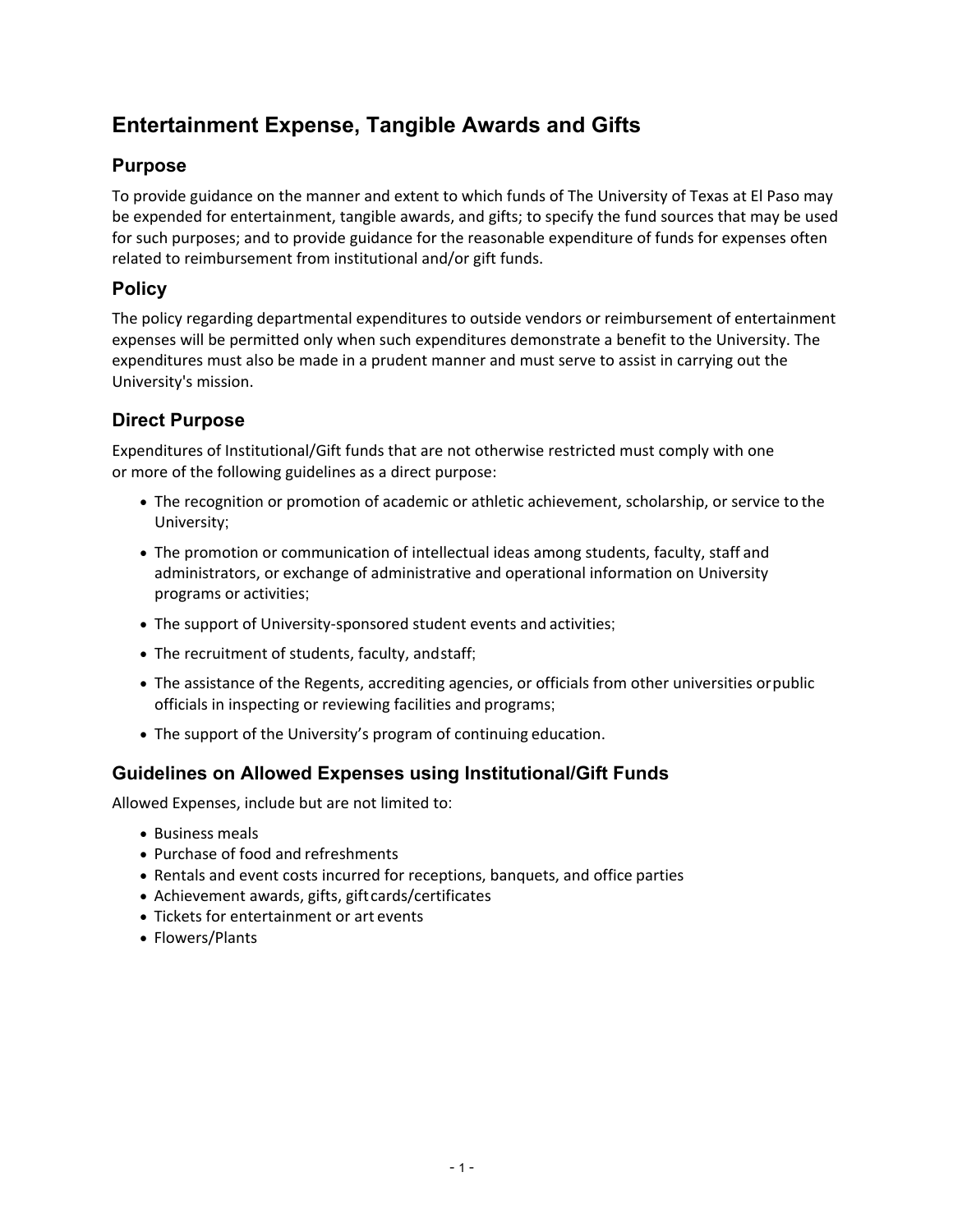#### **Maximum Permitted Amounts**

Maximum per person rates for entertainment expenses (including catering for meetings, events) incurred within Texas\* and for tangible awards or gifts are stated below. The rates are exclusive of service charges, gratuities, and rental of meeting or conference facilities, which are allowed as an additional expense. The amount cannot exceed the maximum amount without the approval of the Vice President for Business Affairs or designee.

| <b>Breakfast</b> | \$18.00 |
|------------------|---------|
| Lunch            | \$25.00 |
| Dinner**         | \$70.00 |
| Parking          | \$10.00 |

*\*For entertainment expenses incurred in other locales, reference to the rates listed above may be used as a general guideline; however, the approver should use reasonable judgement when approving out‐of‐ state expenses. Approvers may use the U.S. General Services Administration Per Diem Rates* (https://www.gsa.gov/travel/plan-book/per-diem-rates) *as a guide*.

*\*\*Dinner rates include the cost of alcoholic beverages and paid for through unrestricted gift or discretionary funds.* 

#### **Gratuities**

Reasonable gratuities may be reimbursed, provided the gratuity does not exceed 20% of total bill.

#### **Flowers/Plants**

Expenses for flowers/plants for non‐University sponsored events may not exceed \$100.

# **Employee Awards**

A tangible award may be presented to employees for professional achievement or outstanding service provided to the University. The cost of the award may not exceed \$100 for an individual employee (faculty, staff, or student‐employee). Examples of awards include but not limited to gifts, plaques, pins, certificates, and trophies. The cost of engraving or lettering is included in the \$100 limit.

All monetary awards to University employees that are based on performance must be processed through Payroll Services, as they are considered taxable compensation per IRS regulations.

# **Non-Employee Awards**

Cash or non‐cash awards may be presented to non‐employees for special achievement or outstanding service. The cost of the award may not exceed \$50 per individual. Award recipient information must be provided on the Entertainment Expense form.

Cash, gift cards or gift certificates can be paid to a human research participant who is a non‐employee for providing a deliverable or service (e.g. running on a treadmill, completing a survey, providing a saliva sample, etc.) for a research project the University has been awarded. The cost may not exceed \$50 per participant.

*Departments must keep a log of cash awards and gift card/gift certificate awards, regardless of amount or method of payment, which includes the awardee's name, explanation of award, and the voucher number.*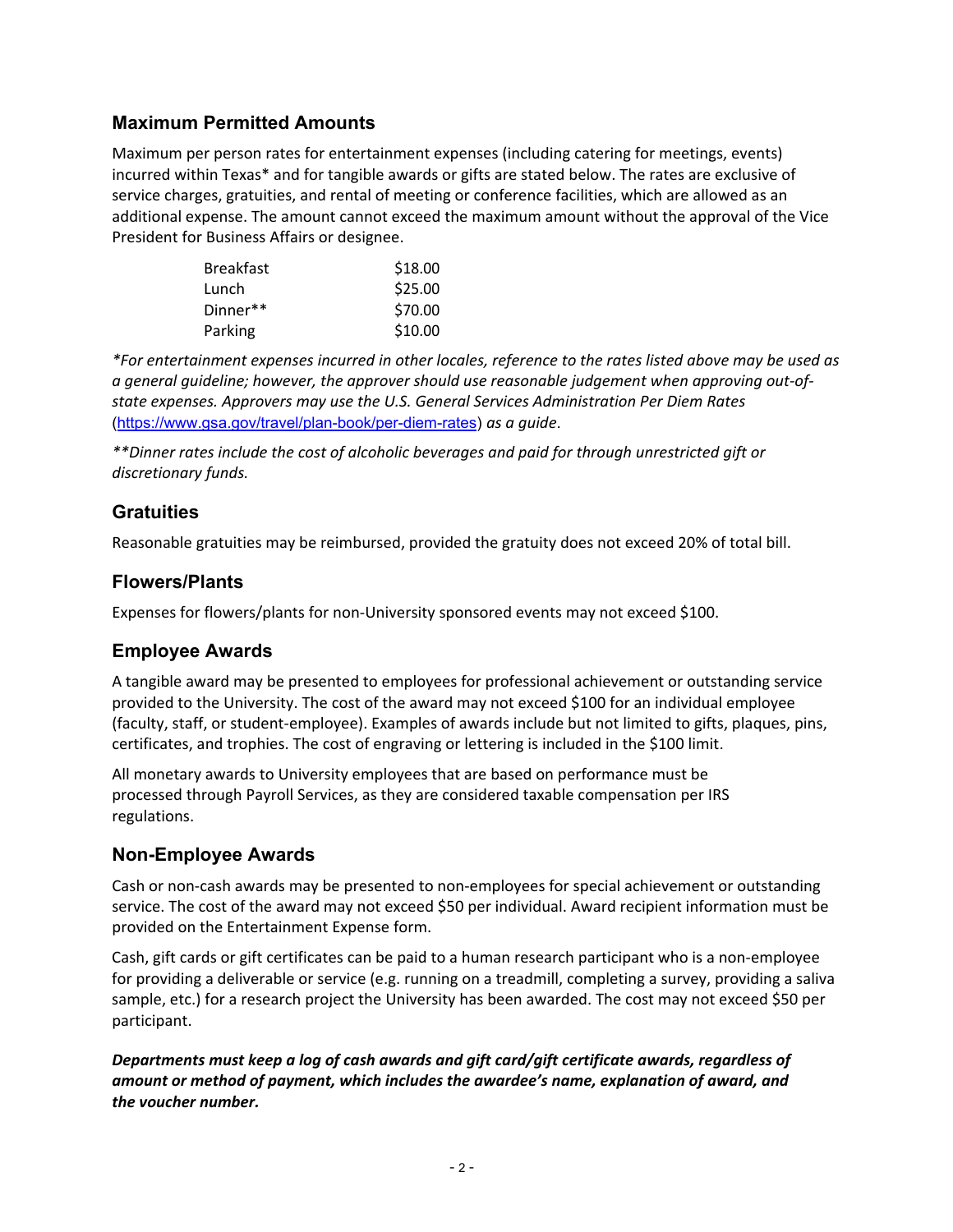#### **Non-allowable Expenses**

Staff/Personal Celebrations. Reimbursements or payments for employee birthday celebrations, wedding and baby showers, anniversaries, personal gifts made or exchanged with other employees, and other similar events are not permitted.

Gift certificates and gift cards for any amount are disallowed for employees (staff, faculty, or student‐employee). These items are taxable to the recipient, and it is administratively infeasible to assess and collect the required taxes and fringe benefits.

# **Definitions**

**Employee** – an employee of the University that is employed for at least 19 hours per week and/or employed in a position for which student status is required as a condition of the employment.

# **Procedures**

**Employee/Department** ‐ A properly completed Entertainment Expense Form must be attached to the PO, Non‐PO voucher, or expense report for any University sponsored event. Reimbursements or vendor payments must include appropriate supporting documentation (i.e., detailed, itemized receipts for expenses). In compliance with IRS Publication 463, the request for reimbursement must be submitted to Accounts Payable within 90 days of the expense to remain non-taxable. An explanation for the delay in submission will be required for reimbursements in excess of 90 days.

**Signature Requirements** ‐ Handwritten signatures of the individual requesting reimbursement and authorized approver are required on the Entertainment Expense form. Stamped signatures, pre‐signed copies, and/or electronic signatures used on the Entertainment Expense form are not acceptable.

*Exception: Rubber‐stamped signatures will be accepted when the individual requesting reimbursement or the authorized approver has a disability that prevents him/her from producing a handwritten signature. Request for an exception must be documented on the expense report.*

**Authorized Approver** ‐ Authorized approvers are responsible for ensuring entertainment and other expenses conform to the requirements of this policy, and claims submitted for payment or reimbursement include the appropriate supporting documentation (i.e., detailed, itemized receipts for expenses). The authorized approver is also responsible for restricting reimbursements to allowable expenses and occasions, and for ensuring that expenses incurred are appropriate to the fund source.

**Approval of Expenses** ‐ For reimbursement of entertainment expenses, tangible awards or gifts, the authorized approver must be the supervisor (or higher level) of the host or the individual requesting reimbursement. An individual may not approve the entertainment expenses of a person to whom he or she directly reports. If the host or individual seeks reimbursement for an amount that exceeds the maximum per-person rates specified, the authorized approver must be the Vice President for Business Affairs or designee.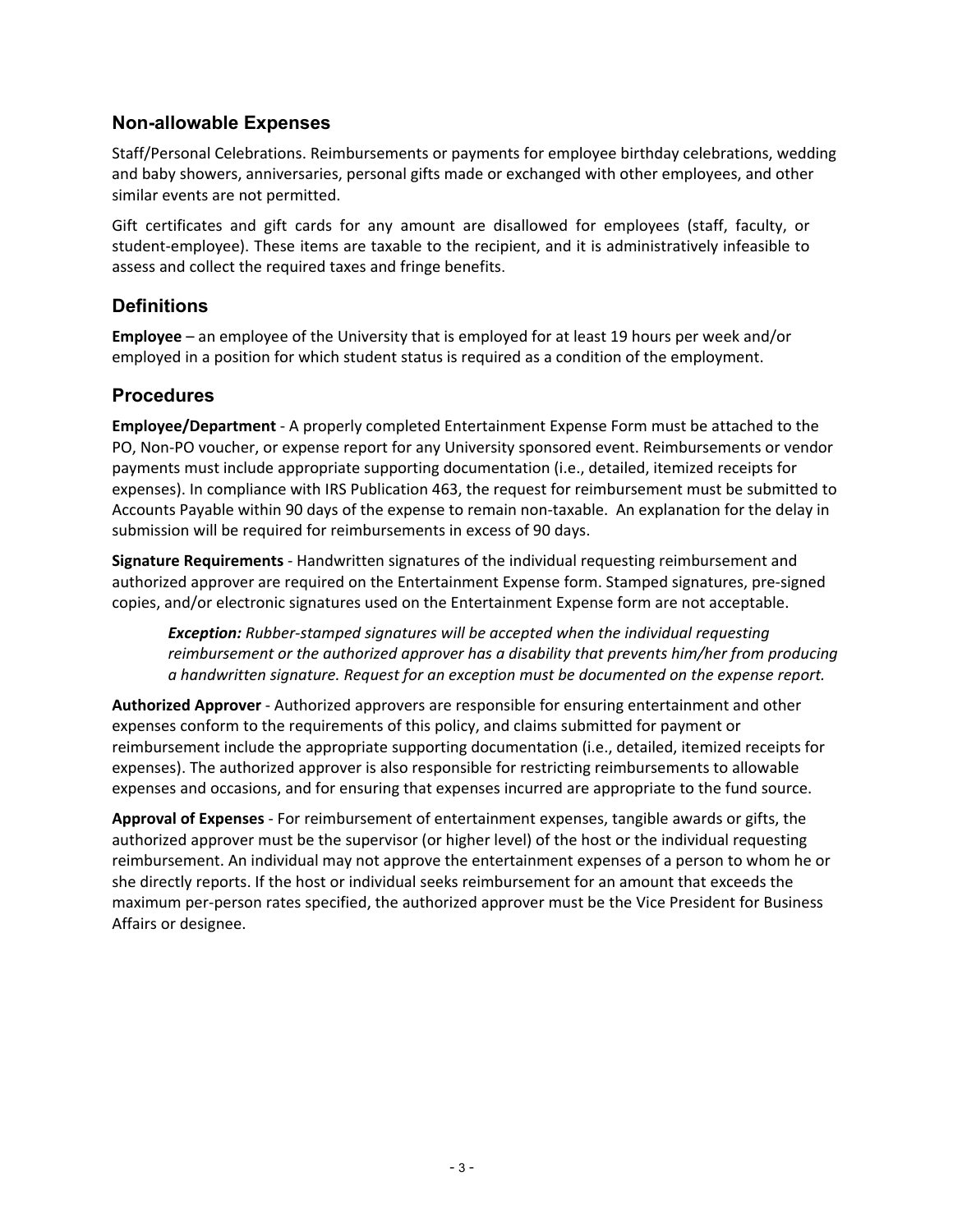**Accounts Payable** ‐ Accounts Payable (AP) is responsible for ensuring payment or reimbursement requests submitted by departments contain the signatures of the individual requesting reimbursement and authorized approver; for reviewing all supporting documentation to verify the amounts are accurate and the appropriate cost centers are charged; and for questioning requests that do not appear in accordance with this policy. In addition, AP is responsible for ensuring that supporting documentation is retained in accordance with U.T. System's Records Retention Schedule and for updating general ledger accounts [\(Appendix B\)](https://www.utep.edu/vpba/hoop/_Files/docs/section-7/Appendix-B-General-Ledger-Accounts-for-Entertainment-Expenses.pdf) as appropriate. AP will also monitor the 90-day window for timely submission. Any approved reimbursement older than 90 days is considered taxable income as per IRS Publication 463. The 90-day window begins either on the date of purchase for non-travel related expenses or the return date of a business trip. An explanation for the delay in submission will be required for reimbursements in excess of 90 days.

# **Funding Sources/Limitations**

**Gift Funds** ‐ Gift funds that contain restrictions may be used for entertainment expenses only if the purpose complies with the terms of the gift. Care must be taken to ensure that the use of gift funds does not violate the donor's restrictions, if any, and the donor's intent. Some expenses in this policy require payment by gift funds only.

**Grant Funds** ‐ When payment for entertainment is to be made from grant funds, such payment must be provided for by the terms of the grant, and care must be taken to ensure that the use of grant funds does not violate the grant's restrictions and the grant's intent. Otherwise, another funding source must be identified.

**Institutional/Discretionary Funds** ‐ Cost centers specifically budgeted for entertainment or expenses and funded by institutional funds must be used.

**Student Service Fee funds** allocated to a department may not be used for entertainment expenditures related to personal or office celebrations.

**Plant Funds** do not allow entertainment expense charges.

**State Funds** ‐ State funds may not be used for entertainment expenses or other expenses covered by this policy.

**Limitations Concerning Alcoholic Beverages** ‐ Payment for alcoholic beverages that are purchased and consumed in a business establishment as part of business entertainment, but that are not part of a meal, must be from gift funds only. Institutional/Discretionary funds may be used for alcoholic beverages that are included with a meal and that are purchased and consumed in a business establishment as part of business entertainment. Advance approval from the President or his/her designee is required for the service of alcoholic beverages at any University sponsored event, on or off campus.

**Taxable Income** ‐ Under IRS regulations, a reimbursement related to an entertainment expense must be adequately accounted for within 90 days after they were paid or incurred.

**Expense Coding** ‐ Employee expense reports are processed in PeopleSoft using general ledger accounts shown in **Appendix B**, which may be revised from time to time.

# **Applicability**

This policy applies to all University employees seeking reimbursement for expenses related to business, entertainment, and any vendor providing such a service to the University.